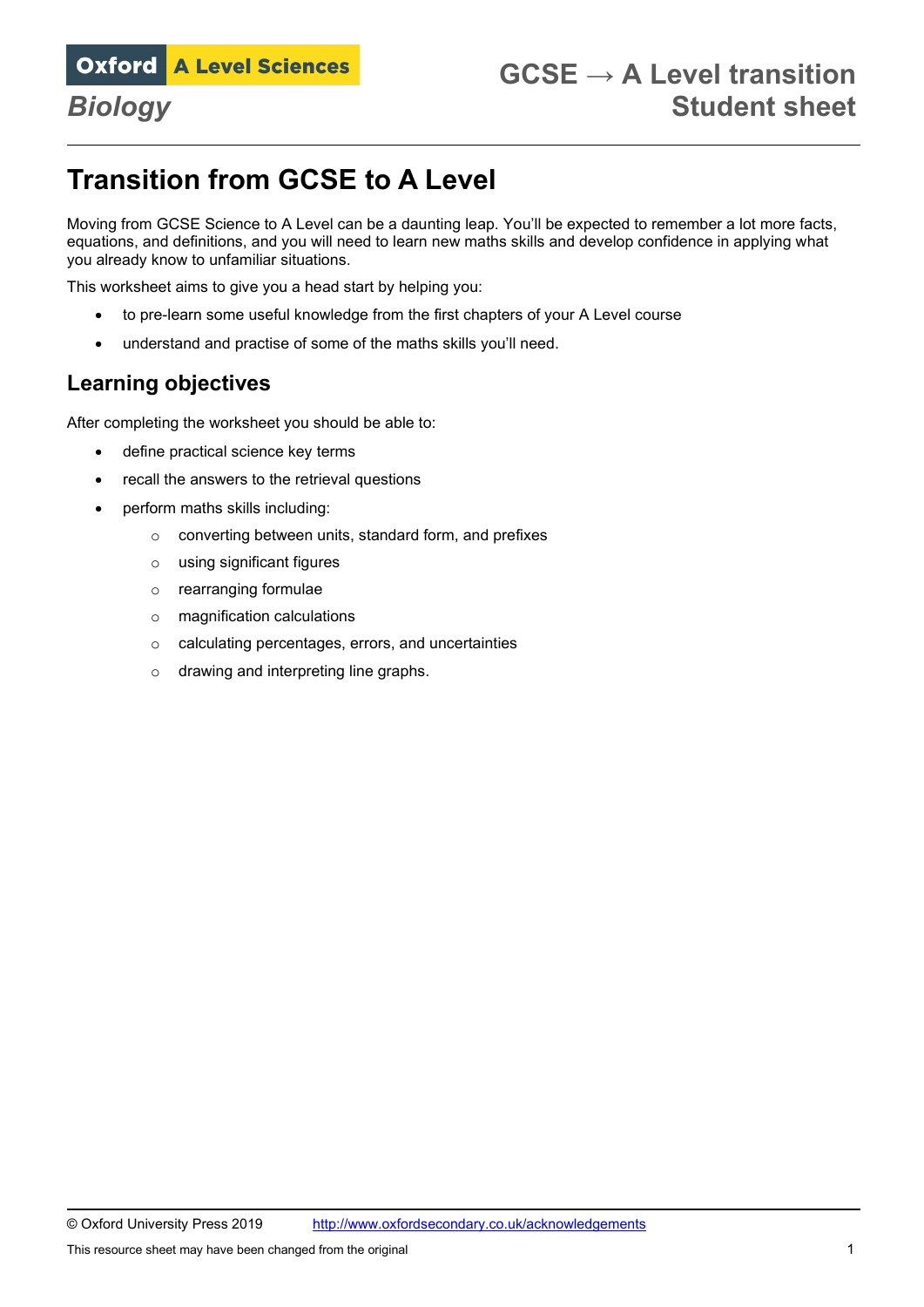## **Retrieval questions**

You need to be confident about the definitions of terms that describe measurements and results in A Level Biology.

Learn the answers to the questions below then cover the answers column with a piece of paper and write as many answers as you can. Check and repeat.

## **Practical science key terms**

| When is a measurement valid?                    | when it measures what it is supposed to be measuring           |
|-------------------------------------------------|----------------------------------------------------------------|
| When is a result accurate?                      | when it is close to the true value                             |
| What are precise results?                       | when repeat measurements are consistent/agree closely with     |
|                                                 | each other                                                     |
| What is repeatability?                          | how precise repeated measurements are when they are taken      |
|                                                 | by the same person, using the same equipment, under the        |
|                                                 | same conditions                                                |
| What is reproducibility?                        | how precise repeated measurements are when they are taken      |
|                                                 | by different people, using different equipment                 |
| What is the uncertainty of a measurement?       | the interval within which the true value is expected to lie    |
| Define measurement error                        | the difference between a measured value and the true value     |
| What type of error is caused by results varying | random error                                                   |
| around the true value in an unpredictable way?  |                                                                |
| What is a systematic error?                     | a consistent difference between the measured values and true   |
|                                                 | values                                                         |
| What does zero error mean?                      | a measuring instrument gives a false reading when the true     |
|                                                 | value should be zero                                           |
| Which variable is changed or selected by the    | independent variable                                           |
| investigator?                                   |                                                                |
| What is a dependent variable?                   | a variable that is measured every time the independent         |
|                                                 | variable is changed                                            |
| Define a fair test                              | a test in which only the independent variable is allowed to    |
|                                                 | affect the dependent variable                                  |
| What are control variables?                     | variables that should be kept constant to avoid them affecting |
|                                                 | the dependent variable                                         |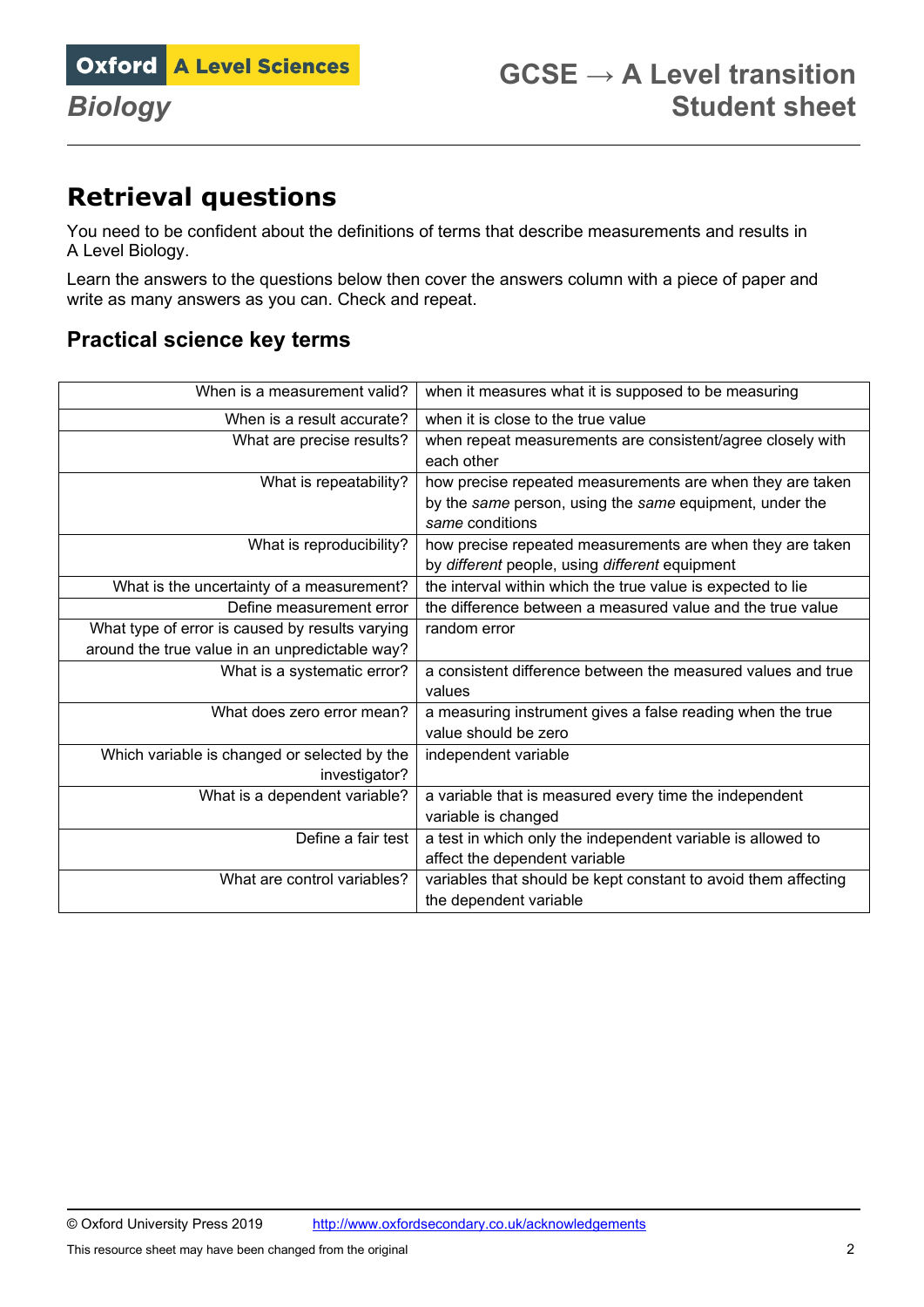## **Biological molecules**

Learn the answers to the questions below then cover the answers column with a piece of paper and write as many answers as you can. Check and repeat.

| What are monomers?                               | smaller units from which larger molecules are made               |
|--------------------------------------------------|------------------------------------------------------------------|
| What are polymers?                               | molecules made from a large number of monomers joined            |
|                                                  | together                                                         |
| What is a condensation reaction?                 | a reaction that joins two molecules together to form a chemical  |
|                                                  | bond whilst eliminating of a molecule of water                   |
| What is a hydrolysis reaction?                   | a reaction that breaks a chemical bond between two molecules     |
|                                                  | and involves the use of a water molecule                         |
| What is a monosaccharide?                        | monomers from which larger carbohydrates are made                |
| How is a glycosidic bond formed?                 | a condensation reaction between two monosaccharides              |
| Name the three main examples of                  | glycogen, starch, cellulose                                      |
| polysaccharides                                  |                                                                  |
| Describe Benedict's test for reducing sugars     | gently heat a solution of a food sample with an equal volume of  |
|                                                  | Benedict's solution for five minutes, the solution turns         |
|                                                  | orange/brown if reducing sugar is present                        |
| Name the two main groups of lipids               | phospholipids, triglycerides (fats and oils)                     |
| Give four roles of lipids                        | source of energy, waterproofing, insulation, protection          |
| What is an ester bond?                           | a bond formed by a condensation reaction between glycerol        |
|                                                  | and a fatty acid                                                 |
| Describe the emulsion test for lipids            | mix the sample with ethanol in a clean test tube, shake the      |
|                                                  | sample, add water, shake the sample again, a cloudy white        |
|                                                  | colour indicates that lipid is present                           |
| What are the monomers that make up proteins?     | amino acids                                                      |
| Draw the structure of an amino acid              | R                                                                |
|                                                  |                                                                  |
|                                                  | $H_2N \longrightarrow C \longrightarrow COOH$                    |
|                                                  |                                                                  |
|                                                  |                                                                  |
|                                                  |                                                                  |
| How is a peptide bond formed?                    | a condensation reaction between two amino acids                  |
| What is a polypeptide?                           | many amino acids joined together                                 |
| Describe the biuret test for proteins            | mix the sample with sodium hydroxide solution at room            |
|                                                  | temperature, add very dilute copper(II) sulfate solution, mix    |
|                                                  | gently, a purple colour indicates that peptide bonds are present |
| How does an enzyme affect a reaction?            | it lowers the activation energy                                  |
| Give five factors which can affect enzyme action | temperature, pH, enzyme concentration, substrate                 |
|                                                  | concentration, inhibitor concentration                           |
| What is a competitive inhibitor?                 | a molecule with a similar shape to the substrate, allowing it to |
|                                                  | occupy the active site of the enzyme                             |
| What is a non-competitive inhibitor?             | a molecule that changes the shape of the enzyme by binding       |
|                                                  | somewhere other than the active site.                            |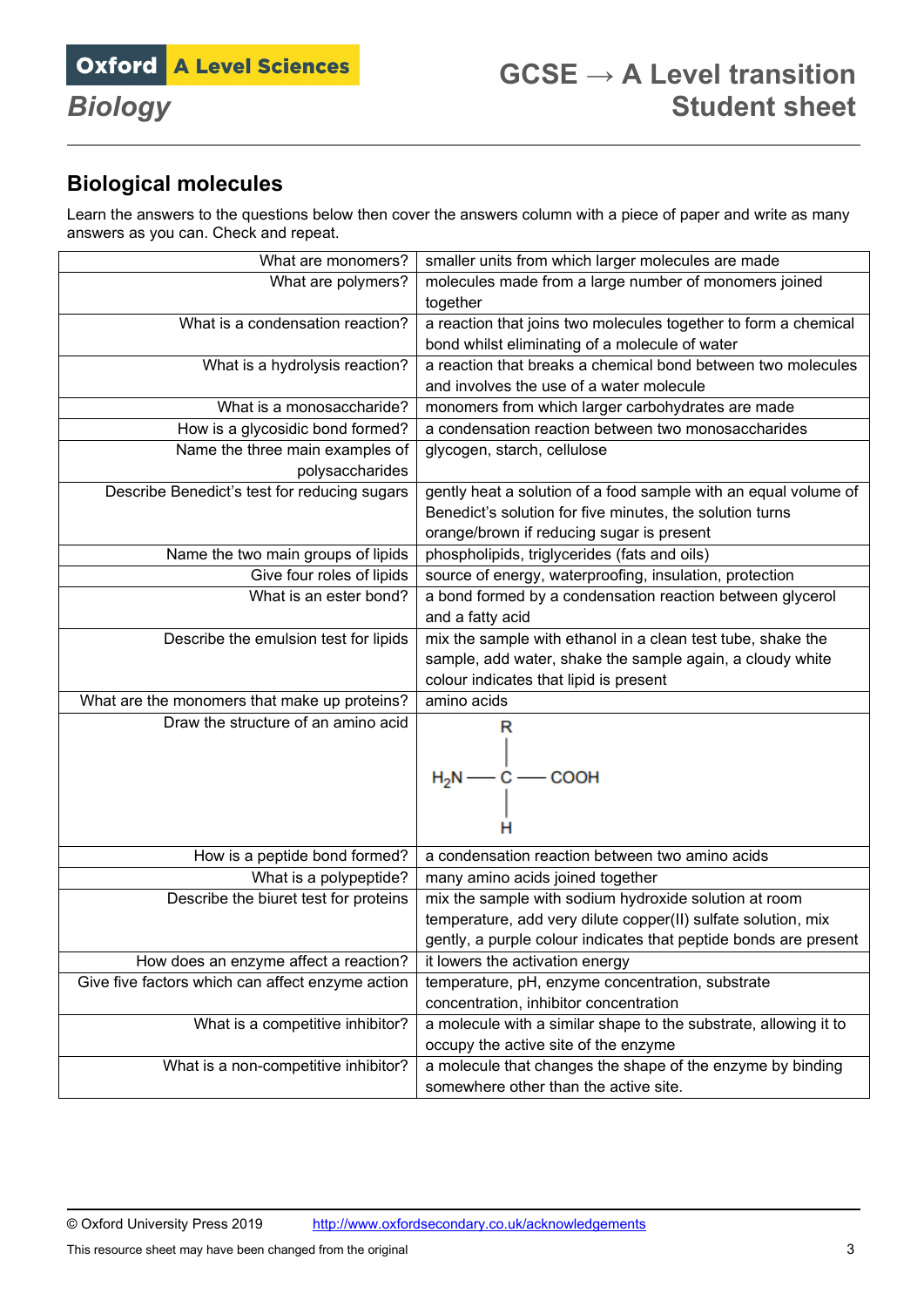## **Basic components of living systems**

Learn the answers to the questions below then cover the answers column with a piece of paper and write as many answers as you can. Check and repeat.

| What is the formula to calculate magnification?     | size of image<br>$magnification =$                                     |
|-----------------------------------------------------|------------------------------------------------------------------------|
|                                                     | actual size of object                                                  |
| Why are cells stained before being viewed with a    | staining increases contrast between different cell                     |
| light microscope?                                   | components, makes them visible, and allows them to be                  |
|                                                     | identified                                                             |
| What is an eyepiece graticule?                      | a glass disc that fits on top of the eyepiece lens that is             |
|                                                     | marked with a fine scale from 1 to 100                                 |
| What is a stage micrometer?                         | a microscope slide with a very accurate scale in                       |
|                                                     | micrometers $(\mu)$ engraved on it                                     |
| What is a scientific drawing?                       | a labelled line drawing that is used to highlight particular           |
|                                                     | features and does not include unnecessary detail or                    |
|                                                     | shading, it should always have a title and state the                   |
|                                                     | magnification                                                          |
| What is magnification?                              | how many times larger an image is than the actual size of              |
|                                                     | the object being viewed                                                |
| What is resolution?                                 | the ability to see individual objects as separate entities             |
| What is the function of the nucleus?                | controls the metabolic activities of the cell as it contains           |
|                                                     | genetic information in the form of DNA                                 |
| What is the nucleolus?                              | area within the nucleus that is responsible for producing              |
|                                                     | ribosomes                                                              |
| What is the function of mitochondria?               | site of production of ATP in the final stages of cellular              |
|                                                     | respiration                                                            |
| What are vesicles?                                  | membranous sacs that are used to transport materials in                |
|                                                     | the cell                                                               |
| What are lysosomes?                                 | specialised forms of vesicles with hydrolytic enzymes that             |
|                                                     | break down waste material in cells                                     |
| What is the role of the cytoskeleton?               | controls cell movement, movement of organelles within the              |
|                                                     | cell, and provides mechanical strength to the cell                     |
| Name the three types of cytoskeletal filaments      | microfilaments, microtubules, and intermediate fibres                  |
| Give two types of extension that protrude from some | flagella (whip-like protrusions) and cilia (tail-like protrusions)     |
| cells                                               |                                                                        |
| What is the endoplasmic reticulum (ER)?             | a network of membranes enclosing flattened sacs called                 |
|                                                     | cisternae                                                              |
| What are the functions of the two types of ER?      | smooth ER - lipid and carbohydrate synthesis, and storage              |
|                                                     | rough ER - synthesis and transport of proteins                         |
| What is the function of the Golgi apparatus?        | plays a part in modifying proteins and packaging them into<br>vesicles |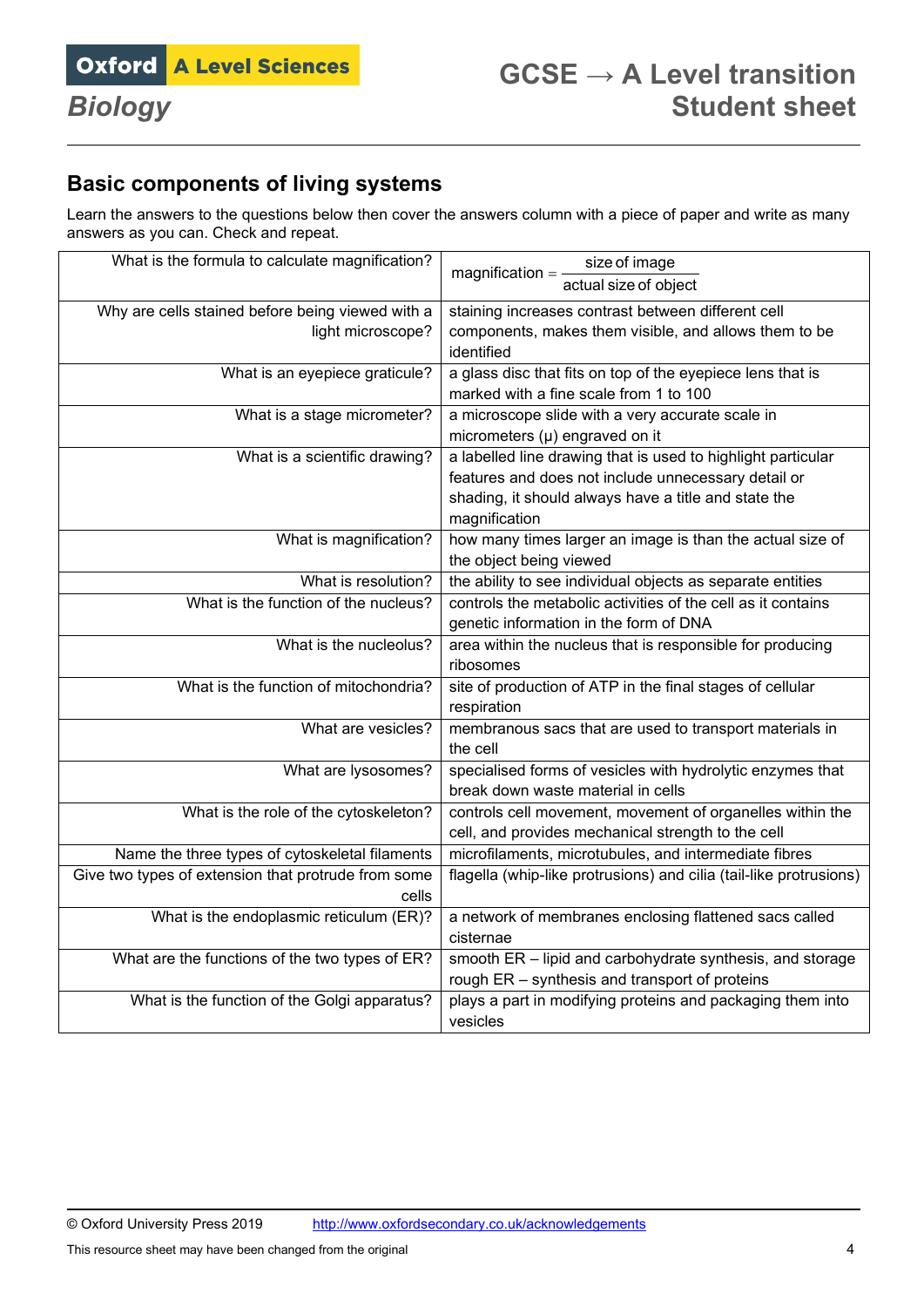## **Maths skills**

## **1 Numbers and units**

#### **1.1 Units and prefixes**

A key criterion for success in biological maths lies in the use of correct units and the management of numbers. The units scientists use are from the *Système Internationale* – the SI units. In biology, the most commonly used SI base units are metre (m), kilogram (kg), second (s), and mole (mol). Biologists also use SI derived units, such as square metre (m2), cubic metre (m3), degree Celsius (°C), and litre (l).

To accommodate the huge range of dimensions in our measurements they may be further modified using appropriate prefixes. For example, one thousandth of a second is a millisecond (ms). Some of these prefixes are illustrated in the table below.

| <b>Multiplication factor</b> | <b>Prefix</b> | <b>Symbol</b> |
|------------------------------|---------------|---------------|
| 10 <sup>9</sup>              | giga          | G             |
| 106                          | mega          | M             |
| 10 <sup>3</sup>              | kilo          | k             |
| $10^{-2}$                    | centi         | c             |
| $10^{-3}$                    | milli         | m             |
| $10^{-6}$                    | micro         | u             |
| $10^{-9}$                    | nano          | n             |

#### *Practice questions*

- **1** A burger contains 4 500 000 J of energy. Write this in: **a** kilojoules **b** megajoules.
- **2** HIV is a virus with a diameter of between 9.0×10<sup>−</sup><sup>8</sup> m and 1.20×10<sup>−</sup><sup>7</sup> m. Write this range in nanometres.

### **1.2 Powers and indices**

Ten squared =  $10 \times 10 = 100$  and can be written as  $10^2$ . This is also called 'ten to the power of 2'.

Ten cubed is 'ten to the power of three' and can be written as  $10^3 = 1000$ .

The power is also called the index.

Fractions have negative indices:

one tenth =  $10^{-1}$  =  $1/10$  = 0.1

one hundredth = 10<sup>−</sup><sup>2</sup> = 1/100 = 0.01

Any number to the power of 0 is equal to 1, for example,  $29^{\circ} = 1$ .

If the index is 1, the value is unchanged, for example,  $17<sup>1</sup> = 17$ .

When multiplying powers of ten, you must *add* the indices.

So 100  $\times$  1000 = 100 000 is the same as 10<sup>2</sup>  $\times$  10<sup>3</sup> = 10<sup>2 + 3</sup> = 10<sup>5</sup>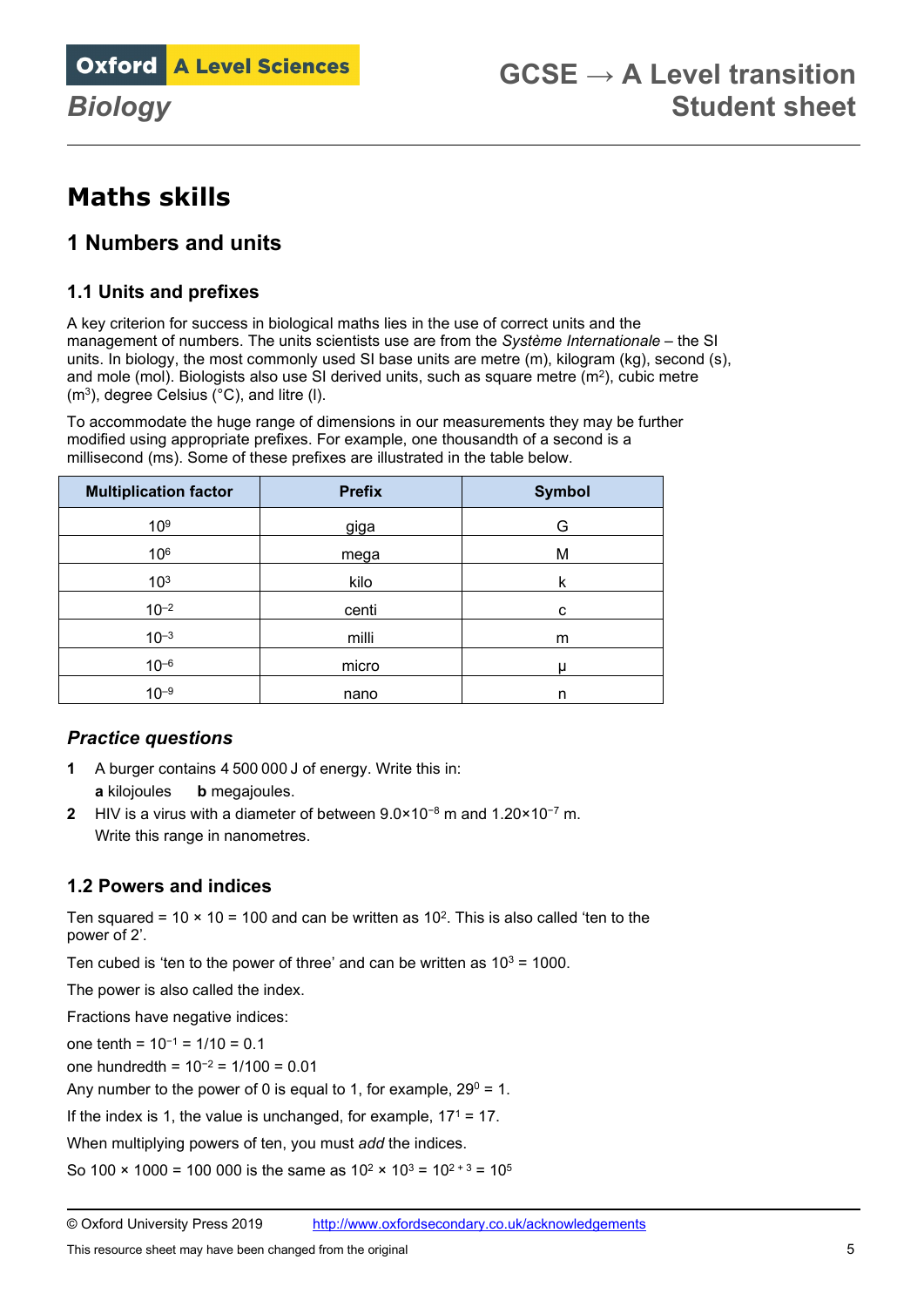

When dividing powers of ten, you must *subtract* the indices.

So 100/1000 = 1/10 = 10<sup>-1</sup> is the same as  $10^{2}/10^{3}$  =  $10^{2-3}$  =  $10^{-1}$ 

But you can only do this when the numbers with the indices are the same.

So  $10^2 \times 2^3 = 100 \times 8 = 800$ 

And you can't do this when adding or subtracting.

 $10^2 + 10^3 = 100 + 1000 = 1100$ 

 $10^2 - 10^3 = 100 - 1000 = -900$ 

**Remember:** You can only add and subtract the indices when you are multiplying or dividing the numbers, not adding or subtracting them.

#### *Practice questions*

**3** Calculate the following values. Give your answers using indices.

**a**  $10^8 \times 10^3$  **b**  $10^7 \times 10^2 \times 10^3$ **c**  $10^3 + 10^3$  **d**  $10^2 - 10^{-2}$ 

**4** Calculate the following values. Give your answers with and without using indices.

| <b>a</b> $10^5 \div 10^4$    | <b>b</b> $10^3 \div 10^6$  |
|------------------------------|----------------------------|
| <b>c</b> $10^2 \div 10^{-4}$ | <b>d</b> $100^2 \div 10^2$ |

#### **1.3 Converting units**

When doing calculations, it is important to express your answer using sensible numbers. For example, an answer of 6230 μm would have been more meaningful expressed as 6.2 mm.

If you convert between units and round numbers properly, it allows quoted measurements to be understood within the scale of the observations.

To convert 488 889 m into km:

A kilo is 103 so you need to divide by this number, or move the decimal point three places to the left.

 $488889 \div 10^{3} = 488.889$  km

However, suppose you are converting from mm to km: you need to go from 10<sup>3</sup> to 10<sup>-3</sup>, or move the decimal point six places to the left.

333 mm is 0.000 333 km

Alternatively, if you want to convert from 333 mm to nm, you would have to go from 10−9 to 10−3, or move the decimal point six places to the right.

333 mm is 333 000 000 nm

#### *Practice questions*

- **5** Calculate the following conversions:
	- **a** 0.004 m into mm **b** 130 000 ms into s
	- **c** 31.3 ml into μl **d** 104 ng into mg

**6** Give the following values in a different unit so they make more sense to the reader. Choose the final units yourself. (Hint: make the final number as close in magnitude to zero as you can. For example, you would convert 1000 m into 1 km.)

**a** 0.000 057 m **b** 8 600 000 μl **c** 68 000 ms **d** 0.009 cm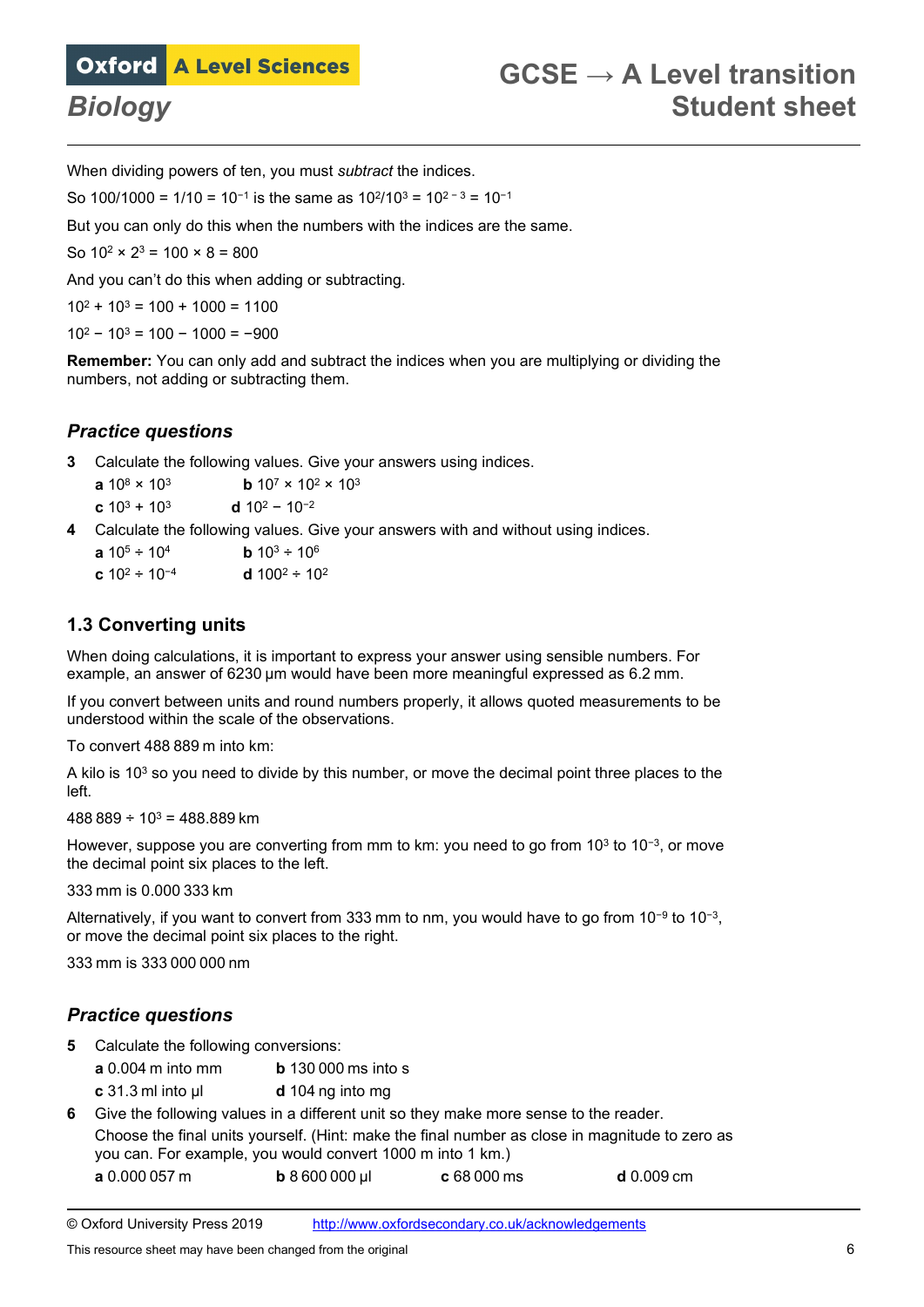## **2 Decimals, standard form, and significant figures**

#### **2.1 Decimal numbers**

A decimal number has a decimal point. Each figure *before* the point is a whole number, and the figures *after* the point represent fractions.

The number of decimal places is the number of figures *after* the decimal point. For example, the number 47.38 has 2 decimal places, and 47.380 is the same number to 3 decimal places.

In science, you must write your answer to a sensible number of decimal places.

#### *Practice questions*

- **1** New antibiotics are being tested. A student calculates the area of clear zones in Petri dishes in which the antibiotics have been used. List these in order from smallest to largest. 0.0214 cm<sup>2</sup> 0.03 cm<sup>2</sup> 0.0218 cm<sup>2</sup> 0.034 cm<sup>2</sup>
- **2** A student measures the heights of a number of different plants. List these in order from smallest to largest.

#### **2.2 Standard form**

Sometimes biologists need to work with numbers that are very small, such as dimensions of organelles, or very large, such as populations of bacteria. In such cases, the use of scientific notation or standard form is very useful, because it allows the numbers to be written easily.

Standard form is expressing numbers in powers of ten, for example,  $1.5 \times 10^7$  microorganisms.

Look at this worked example. The number of cells in the human body is approximately 37 200 000 000 000. To write this in standard form, follow these steps:

- **Step 1:** Write down the smallest number between 1 and 10 that can be derived from the number to be converted. In this case it would be 3.72
- **Step 2:** Write the number of times the decimal place will have to shift to expand this to the original number as powers of ten. On paper this can be done by hopping the decimal over each number like this:

## 63300000000

until the end of the number is reached.

In this example that requires 13 shifts, so the standard form should be written as 3.72×1013.

For very small numbers the same rules apply, except that the decimal point has to hop backwards. For example, 0.000 000 45 would be written as 4.5×10<sup>−</sup>7.

#### *Practice questions*

| 3 Change the following values to standard form. |                  |                                                |             |                |
|-------------------------------------------------|------------------|------------------------------------------------|-------------|----------------|
|                                                 | <b>a</b> 3060 kJ | <b>b</b> 140 000 kg                            | c 0.00018 m | d $0.000004$ m |
|                                                 |                  | 4 Give the following numbers in standard form. |             |                |
|                                                 | a 100            | $b$ 10 000                                     | c 0.01      | d 21 000 000   |

© Oxford University Press 2019 <http://www.oxfordsecondary.co.uk/acknowledgements>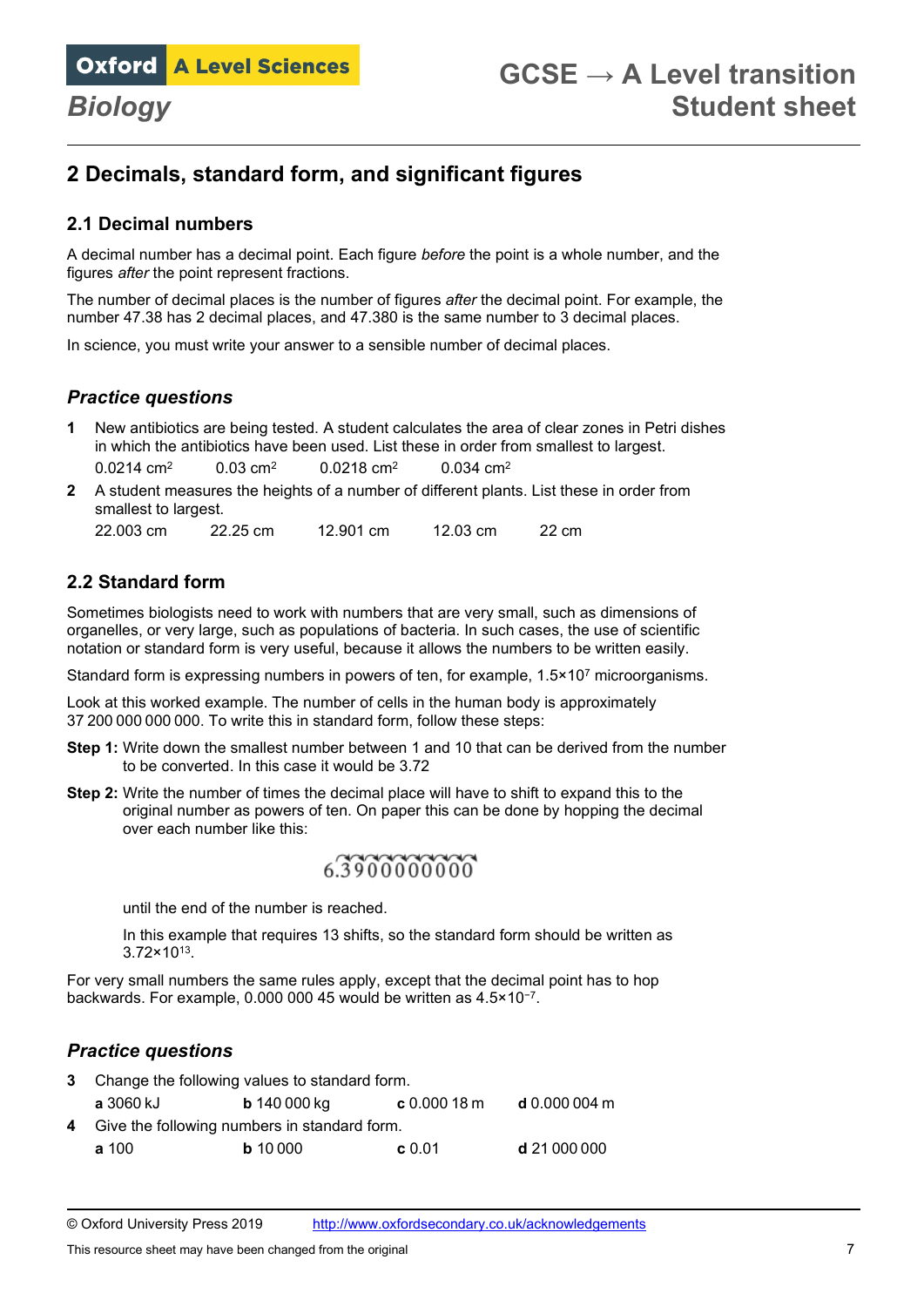**5** Give the following as decimals.

**a** 106 **b** 4.7×109 **c** 1.2×1012 **d** 7.96×10<sup>−</sup><sup>4</sup>

#### **2.3 Significant figures**

When you use a calculator to work out a numerical answer, you know that this often results in a large number of decimal places and, in most cases, the final few digits are 'not significant'. It is important to record your data and your answers to calculations to a reasonable number of significant figures. Too many and your answer is claiming an accuracy that it does not have, too few and you are not showing the precision and care required in scientific analysis.

Numbers to 3 significant figures (3 s.f.):

7.88 25.4 741

Bigger and smaller numbers with 3 significant figures:

0.000 147 0.0147 0.245 39 400 96 200 000 (notice that the zeros before the figures and after the figures are *not* significant – they just show you how large the number is by the position of the decimal point).

Numbers to 3 significant figures where the zeros *are* significant:

207 4050 1.01 (any zeros between the other significant figures *are* significant).

Standard form numbers with 3 significant figures:

9.42×10<sup>−</sup>5 1.56×108

If the value you wanted to write to 3.s.f. was 590, then to show the zero was significant you would have to write:

590 (to 3.s.f.) or 5.90 × 102

**Remember:** For calculations, use the same number of figures as the data in the question with the lowest number of significant figures. It is not possible for the answer to be more accurate than the data in the question.

#### *Practice questions*

- **6** Write the following numbers to **i** 2 s.f. and **ii** 3 s.f.
	- **a** 7644 g
	- **b** 27.54 m
	- **c** 4.3333 g
	- **d** 5.995×102 cm3
- **7** The average mass of oxygen produced by an oak tree is 11800 g per year. Give this mass in standard form and quote your answer to 2 significant figures.

## **3 Working with formulae**

It is often necessary to use a mathematical formula to calculate quantities. You may be tested on your ability to substitute numbers into formulae or to rearrange formulae to find specific values.

#### **3.1 Substituting into formulae**

Think about the data you are given in the question. Write down the equation and then think about how to get the data to substitute into the equation. Look at this worked example.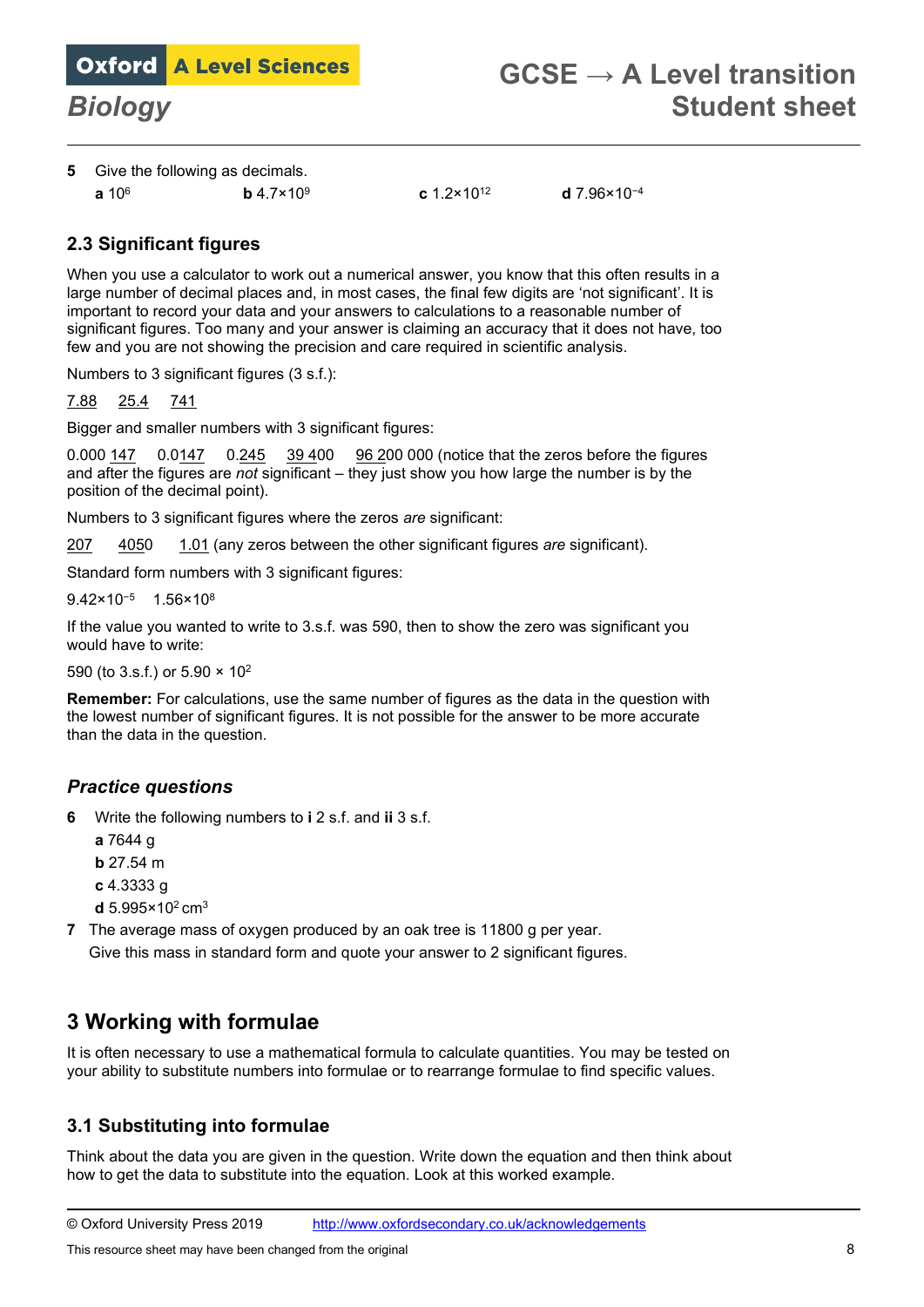A cheek cell has a 0.06 mm diameter. Under a microscope it has a diameter 12 mm. What is the magnification?

> magnification = image size (mm) ÷ object size (mm) or *M* = *O I*

Substitute the values and calculate the answer:

*M* = 12 mm/0.06 mm = 12/0.06 = 200

Answer: magnification = ×200 (magnification has no units)

Sometimes an equation is more complicated and the steps need to be carried out in a certain order to succeed. A general principle applies here, usually known by the mnemonic BIDMAS. This stands for **B**rackets, **I**ndices (functions such as squaring or powers), **D**ivision, **M**ultiplication, **A**ddition, **S**ubtraction.

#### *Practice questions*

- **1** Calculate the magnification of a hair that has a width of 6.6 mm on a photograph. The hair is 165 µm wide.
- **2** Estimate the area of a leaf by treating it as a triangle with base 2 cm and height 9 cm.
- **3** Estimate the area of a cell by treating it as a circle with a diameter of 0.7 µm. Give your answer in µm2.
- **4** An *Amoeba* population starts with 24 cells. Calculate how many *Amoeba* cells would be present in the culture after 7 days if each cell divides once every 20 hours. Use the equation  $N_t = N_0 \times 2^n$  where  $N_t$  = number after time *t*,  $N_0$  = initial population,  $n$  = number of divisions in the given time *t*.
- **5** In a quadrat sample, an area was found to contain 96 aphids, 4 ladybirds, 22 grasshoppers,

and 3 ground beetles. Calculate the diversity of the site using the equation *D* =  $\left|1-\sum\right|\frac{H}{M}$  $\left(\frac{n}{n}\right)$ l ſ Σ−

*where n* = number of each species, *N* = grand total of all species, and *D* = diversity.

**Remember:** In this equation there is a part that needs to be done several times then summed, shown by the symbol Σ.

#### **3.2 Rearranging formulae**

Sometimes you will need to rearrange an equation to calculate the answer to a question. For example, the relationship between magnification, image size, and actual size of specimens in

micrographs usually uses the equation *M* = *O <sup>I</sup> ,* where *M* is magnification, *I* is size of the image,

and *O* = actual size of the object.

You can use the algebra you have learnt in Maths to rearrange equations, or you can use a triangle like the one shown.

Cover the quantity you want to find. This leaves you with either a fraction or a multiplication:

 $M = I \div O$   $Q = I \div M$   $I = M \times O$ 



2

)

*N n*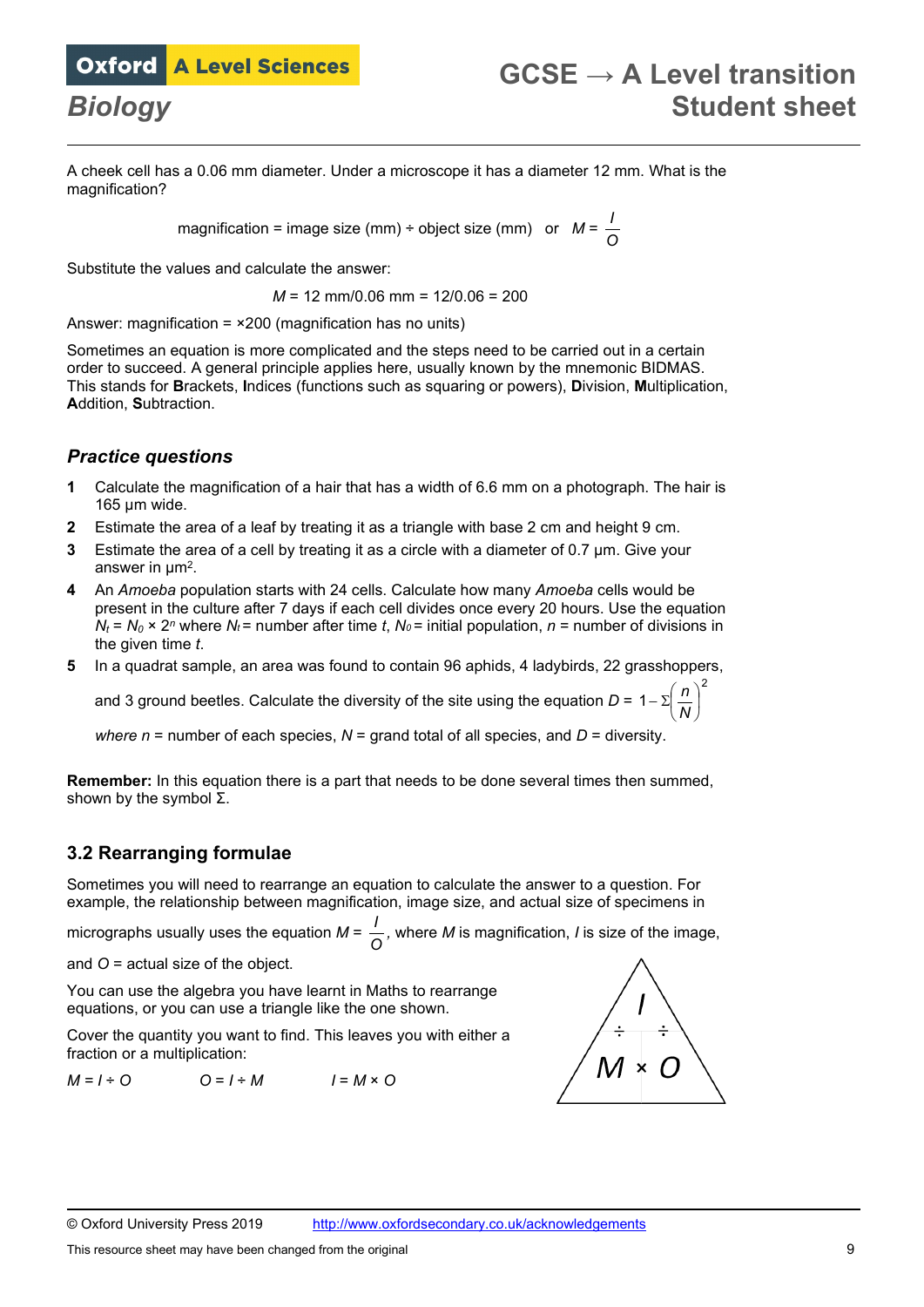#### *Practice questions*

- **6** A fat cell is 0.1 mm in diameter. Calculate the size of the diameter seen through a microscope with a magnification of ×50.
- **7** A Petri dish shows a circular colony of bacteria with a cross-sectional area of 5.3 cm2. Calculate the radius of this area.
- **8** In a photograph, a red blood cell is 14.5 mm in diameter. The magnification stated on the image is ×2000. Calculate the real diameter of the red blood cell.
- **9** Rearrange the equation 34 = 2*a*/135 × 100 and find the value of *a.*
- **10** The cardiac output of a patient was found to be 2.5 dm3 min<sup>−</sup><sup>1</sup> and their heart rate was 77 bpm. Calculate the stroke volume of the patient.

Use the equation: cardiac output = stroke volume  $\times$  heart rate.

**11** In a food chain, efficiency =  $\frac{\text{biomass transferred}}{\text{biomass taken in}} \times 100$ 

A farmer fed 25 kg of grain to his chicken. The chicken gained weight with an efficiency of 0.84. Calculate the weight gained by the chicken.

### **4 Magnification**

To look at small biological specimens you use a microscope to magnify the image that is observed. The microscope was developed in the 17th century. Anton van Leeuwenhoek used a single lens and Robert Hooke used two lenses. The lenses focus light from the specimen onto your retina to produce a magnified virtual image. The magnification at which observations are made depends on the lenses used.

#### **4.1 Calculating the magnifying power of lenses**

Lenses each have a magnifying power, defined as the number of times the image is larger than the real object. The magnifying power is written on the lens.

To find the magnification of the virtual image that you are observing, multiply the magnification powers of each lens used. For example, if the eyepiece lens is ×10 and the objective lens is ×40 the total magnification of the virtual image is  $10 \times 40 = 400$ .

#### *Practice questions*

**1** Calculate the magnification of the virtual image produced by the following combinations of lenses:

**a** objective ×10 and eyepiece ×12 **b** objective ×40 and eyepiece ×15

#### **4.2 Calculating the magnification of images**

Drawings and photographs of biological specimens should always have a magnification factor stated. This indicates how much larger or smaller the image is compared with the real specimen.

The magnification is calculated by comparing the sizes of the image and the real specimen. Look at this worked example.

The image shows a flea which is 1.3 mm long. To calculate the magnification of the image, measure the image (or the scale bar if given) on the paper (in this example, the body length as indicated by the line A–B).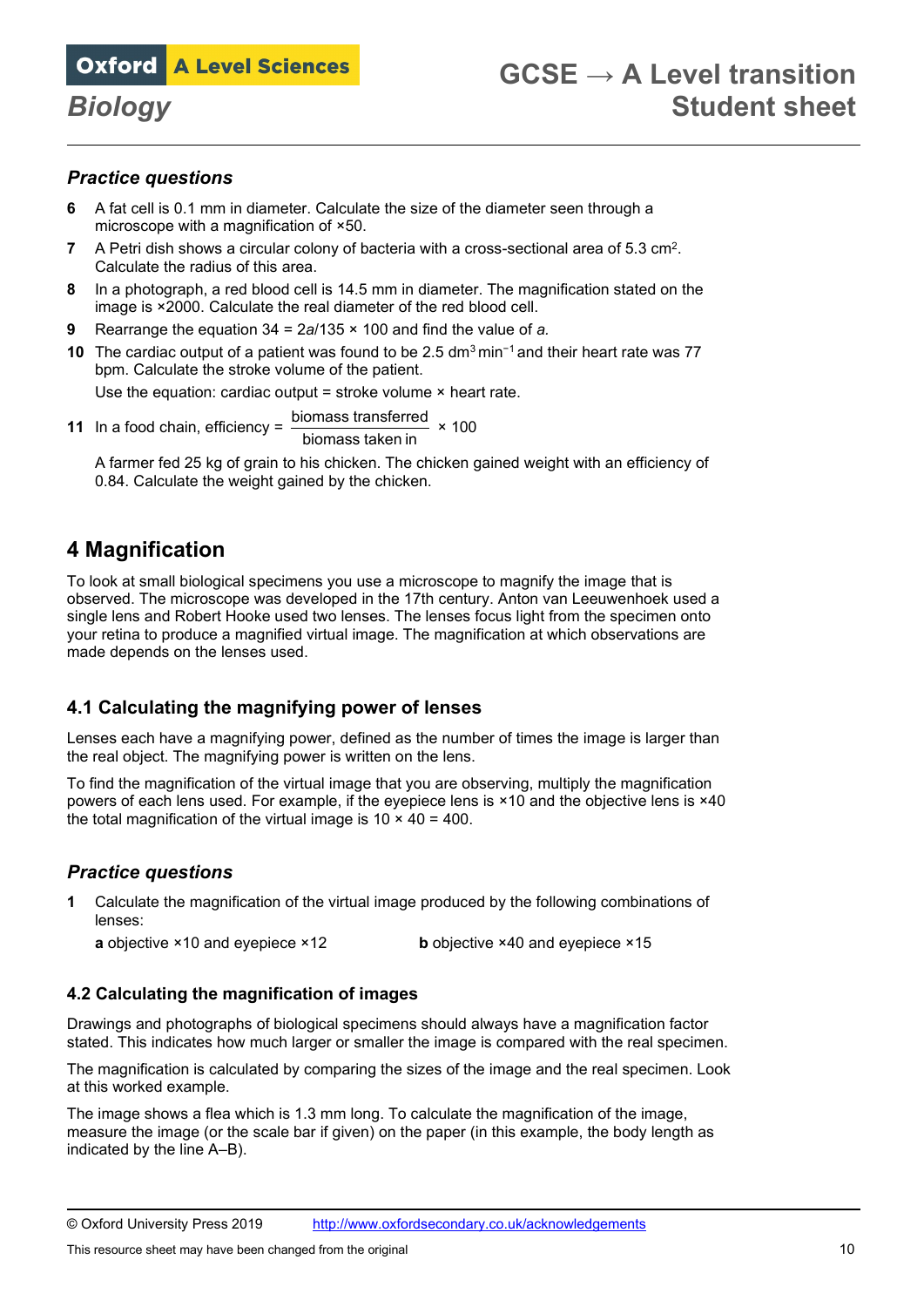



For this image, the length of the image is 42 mm and the length of the real specimen is 1.3 mm.

magnification = length of image  $\frac{\text{length of image}}{\text{length of real specimen}} = 42/1.3 = 32.31$ 

The magnification factor should therefore be written as ×32.31

**Remember:** Use the same units. A common error is to mix units when performing these calculations. Begin each time by converting measurements to the same units for both the real specimen and the image.

#### *Practice questions*

**2** Calculate the magnification factor of a mitochondrion that is 1.5 µm long.



#### **4.3 Calculating real dimensions**

Magnification factors on images can be used to calculate the actual size of features shown on drawings and photographs of biological specimens. For example, in a photomicrograph of a cell, individual features can be measured if the magnification is stated. Look at this worked example.

The magnification factor for the image of the open stoma is ×5000.

This can be used to find out the actual size of any part of the cell, for example, the length of one guard cell, measured from A to B.

- **Step 1:** Measure the length of the guard cell as precisely as possible. In this example the image of the guard cell is 52 mm long.
- **Step 2:** Convert this measurement to units appropriate to the image. In this case you should use um because it is a cell.

So the magnified image is  $52 \times 1000 = 52000 \mu m$ 

**Step 3:** Rearrange the magnification equation (see Topic 3.2) to get:

real size = size of image/magnification =  $52\,000/5000 = 10.4$ 

So the real length of the guard cell is 10.4 µm.

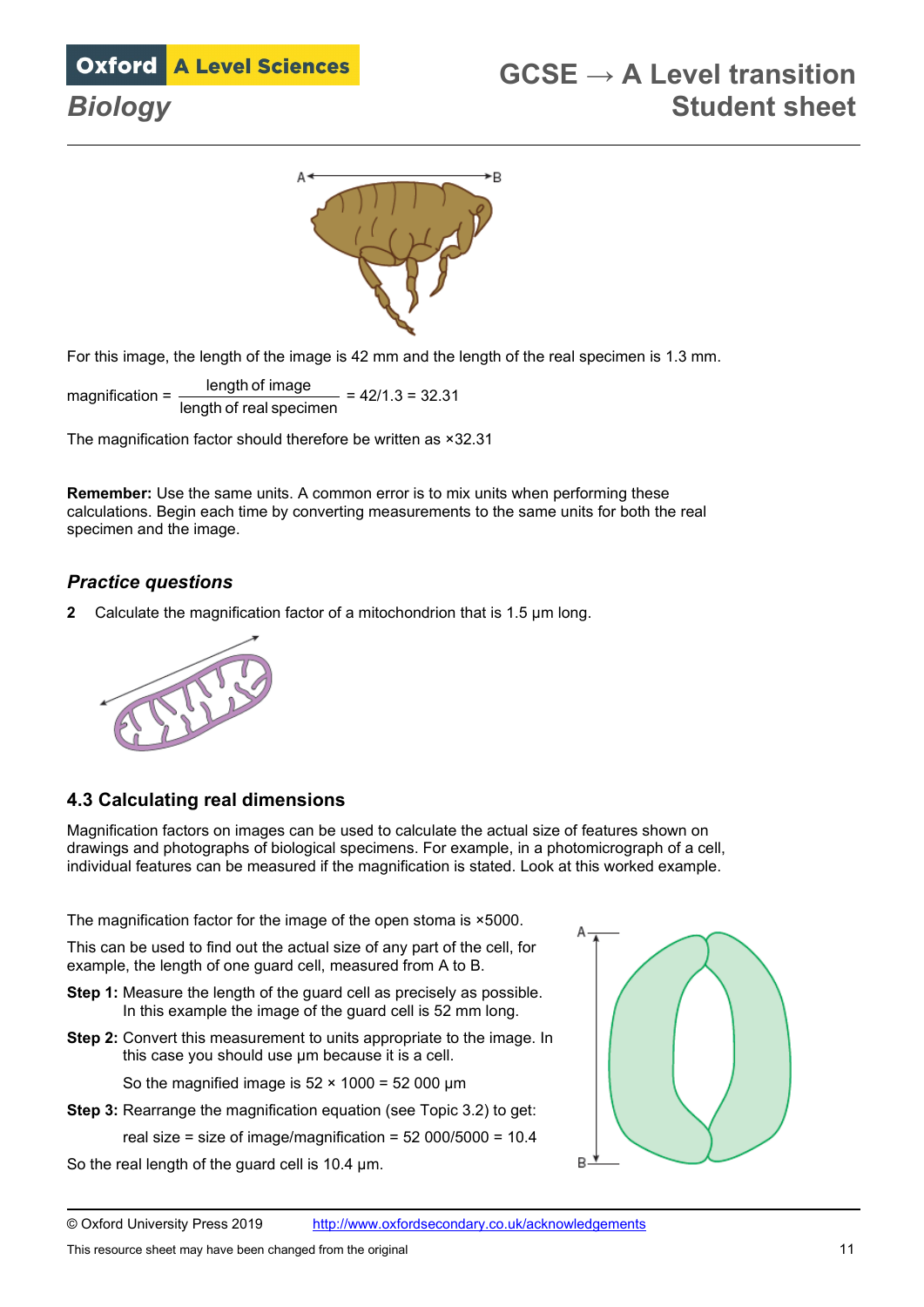### *Practice questions*

**3** Use the magnification factor to determine the actual size of a bacterial cell.



## **5 Percentages and uncertainty**

A percentage is simply a fraction expressed as a decimal. It is important to be able to calculate routinely, but is often incorrectly calculated in exams. These pages should allow you to practise this skill.

### **5.1 Calculating percentages as proportions**

To work out a percentage, you must identify or calculate the total number using the equation:

percentage =  $\frac{\text{number you want as a percentage of total number}}{\text{number}} \times 100\%$ total number

For example, in a population, the number of people who have brown hair was counted.

The results showed that in the total population of 4600 people, 1800 people had brown hair.

The percentage of people with brown hair is found by calculating:

total number of people  $\frac{5}{2}$  number of people with brown hair  $\times$  100  $=\frac{1800}{4600} \times 100 = 39.1\%$ 

#### *Practice questions*

**1** The table below shows some data about energy absorbed by a tree in a year and how some of it is transferred.

| Energy absorbed by the tree in a year     | 3 600 000 kJ/m <sup>2</sup> |
|-------------------------------------------|-----------------------------|
| Energy transferred to primary consumers   | $12240 \text{ kJ/m}^2$      |
| Energy transferred to secondary consumers | 480 kJ/m <sup>2</sup>       |

Calculate the percentage of energy absorbed by the tree that is transferred to **a** primary consumers **b** secondary consumers.

**2** One in 17 people in the UK has diabetes. Calculate the percentage of the UK population that have diabetes.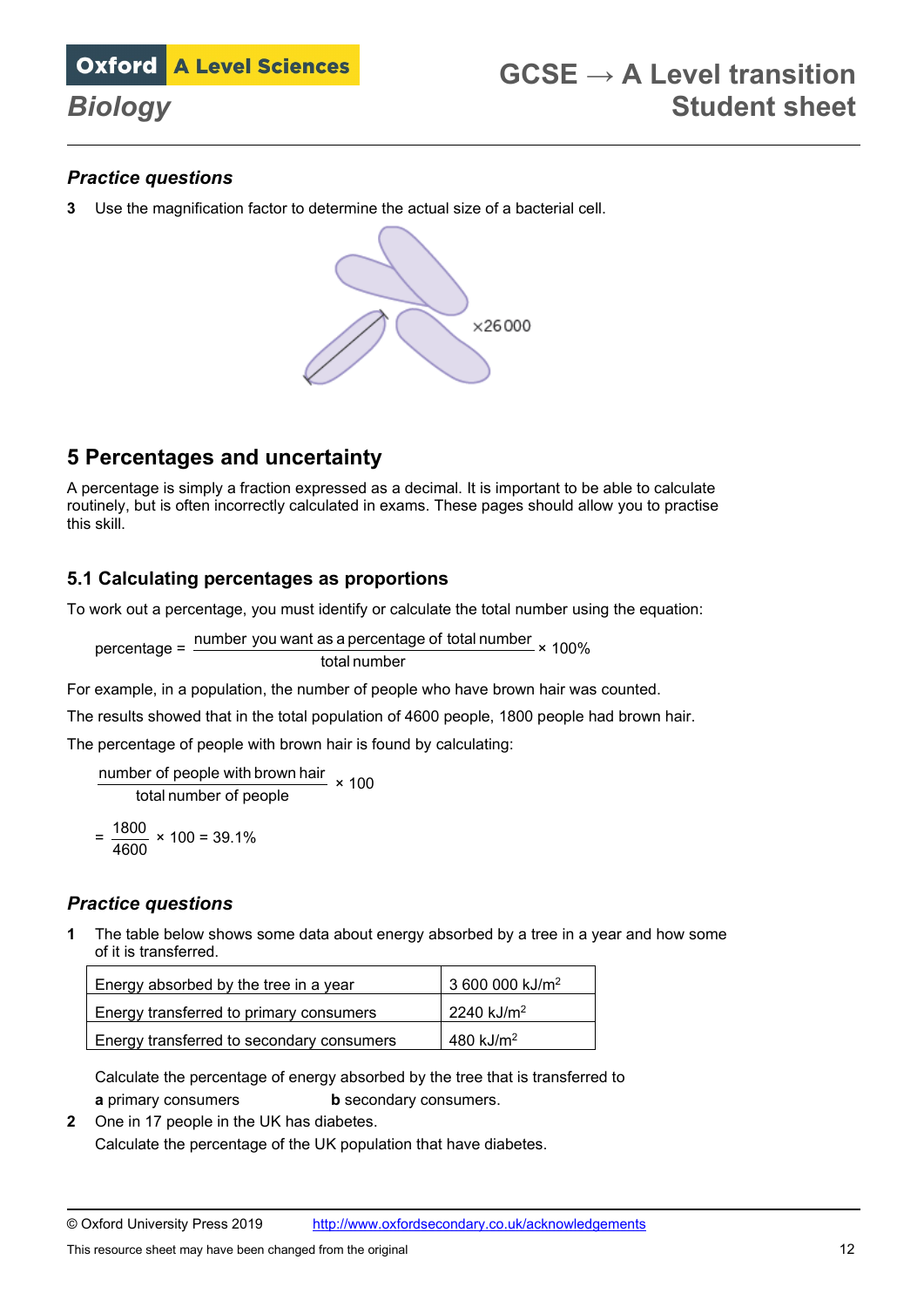#### **5.2 Calculating the percentage change**

When you work out an increase or a decrease as a percentage change, you must identify, or calculate, the total original amount:

% increase = 
$$
\frac{\text{increase}}{\text{original amount}} \times 100
$$
  
% decrease = 
$$
\frac{\text{decrease}}{\text{original amount}} \times 100
$$

**Remember:** When you calculate a percentage change, use the total *before* the increase or decrease, not the final total.

#### *Practice questions*

| Sucrose conc. /<br>mol dm $^{-3}$ | Initial mass / g | Final mass / g | Mass change /<br>g | Percentage<br>change in mass |
|-----------------------------------|------------------|----------------|--------------------|------------------------------|
| 0.9                               | 1.79             | 1.06           |                    |                              |
| 0.7                               | 1.86             | 1.30           |                    |                              |
| 0.5                               | 1.95             | 1.70           |                    |                              |
| 0.3                               | 1.63             | 1.76           |                    |                              |
| 0.1                               | 1.82             | 2.55           |                    |                              |

**3** Convert the following mass changes as percentage changes.

#### **5.3 Measurement uncertainties**

When you measure something, there will always be a small difference between the measured value and the true value. This may be because of the size of the scale divisions on your measuring equipment, or the difficulty of taking the measurement. This is called an uncertainty.

To estimate the uncertainty of a measurement with an instrument with a marked scale such as a ruler, a good rule of thumb is to let the uncertainty be equal to half the smallest division on the scale being used.



Using a ruler with a mm scale, the length of the leaf seems to be 74 mm. The smallest division is 1 mm, so the uncertainty is 0.5 mm.

The true length is therefore 74 mm +/− 0.5 mm.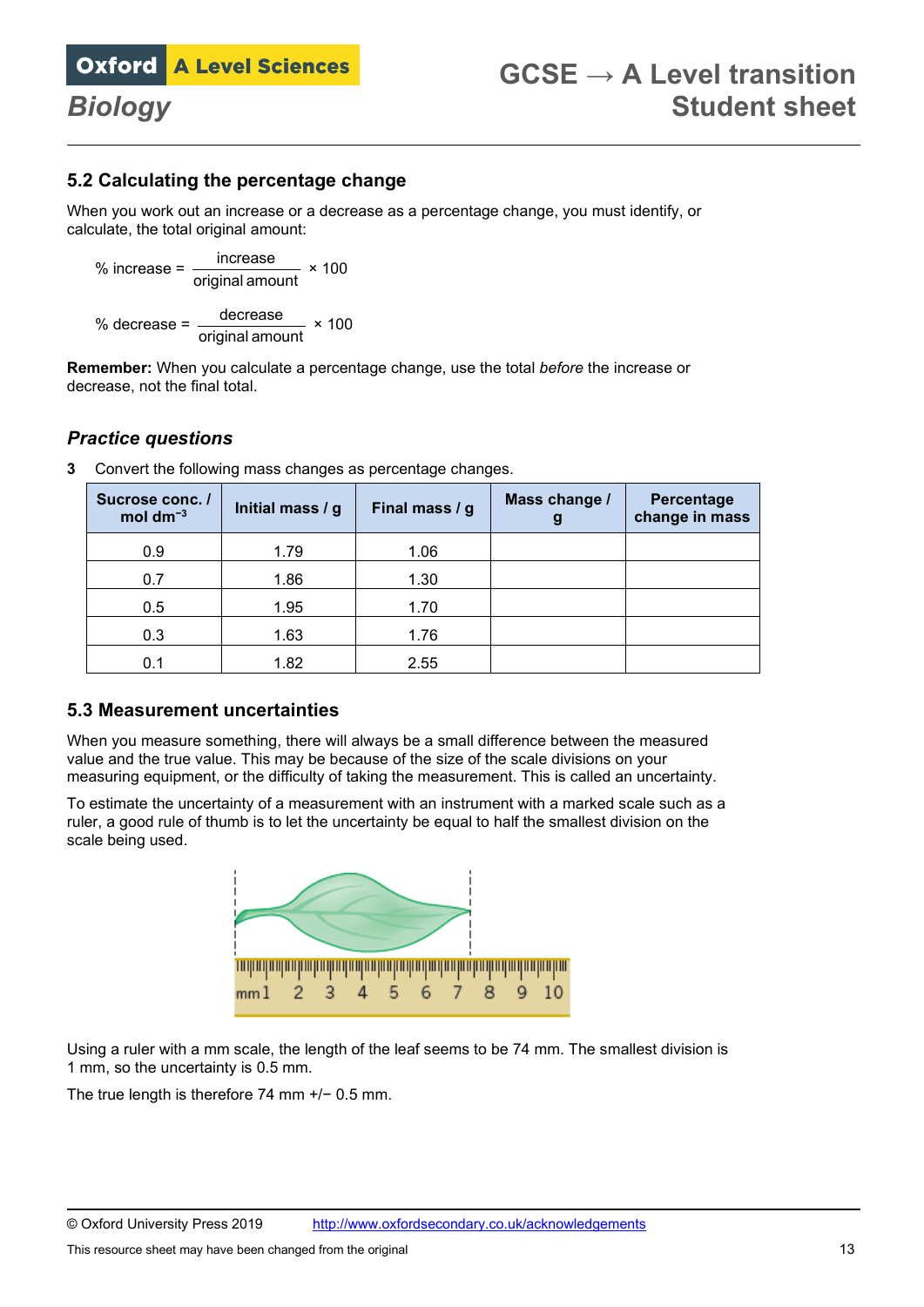

#### *Practice questions*

- **4** Give the uncertainty for the following pieces of equipment:
	- **a** large measuring cylinder with 2 cm<sup>3</sup> divisions
	- **b** digital stopwatch timer measuring to the nearest hundredth of a second
	- **c** thermometer with 0.1 °C divisions.

#### **5.4 Calculating percentage uncertainties**

The uncertainty is the range of possible error either side of the true value due to the scale being used, so the value recorded for the measurement = closest estimate +/− uncertainty.

The difference between the true value and the maximum or minimum value is called the **absolute error**.

Once the absolute error has been established for a particular measurement, it is possible to express this as a percentage uncertainty or **relative error**. The calculation to use is:

relative error =  $\frac{\text{absolute error}}{\text{mean}} \times 100\%$ measured value

In the leaf example above, the absolute error is +/−0.5 mm.

The relative error is therefore:

 $0.5/74 \times 100\% = 0.7\%$ 

#### *Practice questions*

**5** Complete the table to show the missing values in the last two columns.

| <b>Measurement made</b>                               | <b>Equipment used</b>        | <b>Absolute error</b> | <b>Relative error</b> |
|-------------------------------------------------------|------------------------------|-----------------------|-----------------------|
| Length of a fluid column in a<br>respirometer is 6 mm | mm scale                     | $0.5$ mm              |                       |
| Volume of a syringe is 12 cm <sup>3</sup> of liquid   | $0.5 \text{ cm}^3$ divisions |                       |                       |
| Change in mass of 1.6 g                               | balance with 2 d.p.          |                       |                       |

## **6 Scatter graphs and lines of best fit**

The purpose of a scatter graph with a line of best fit is to allow visualisation of a trend in a set of data. The graph can be used to make calculations, such as rates, and also to judge the correlation between variables. It is easy to draw such a graph but also quite easy to make simple mistakes.

#### **6.1 Plotting scatter graphs**

The rules when plotting graphs are:

- Ensure that the graph occupies the majority of the space available:
	- o In exams, this means more than half the space
	- o Look for the largest number to help you decide the best scale
	- $\circ$  The scale should be based on 1, 2, or 5, or multiples of those numbers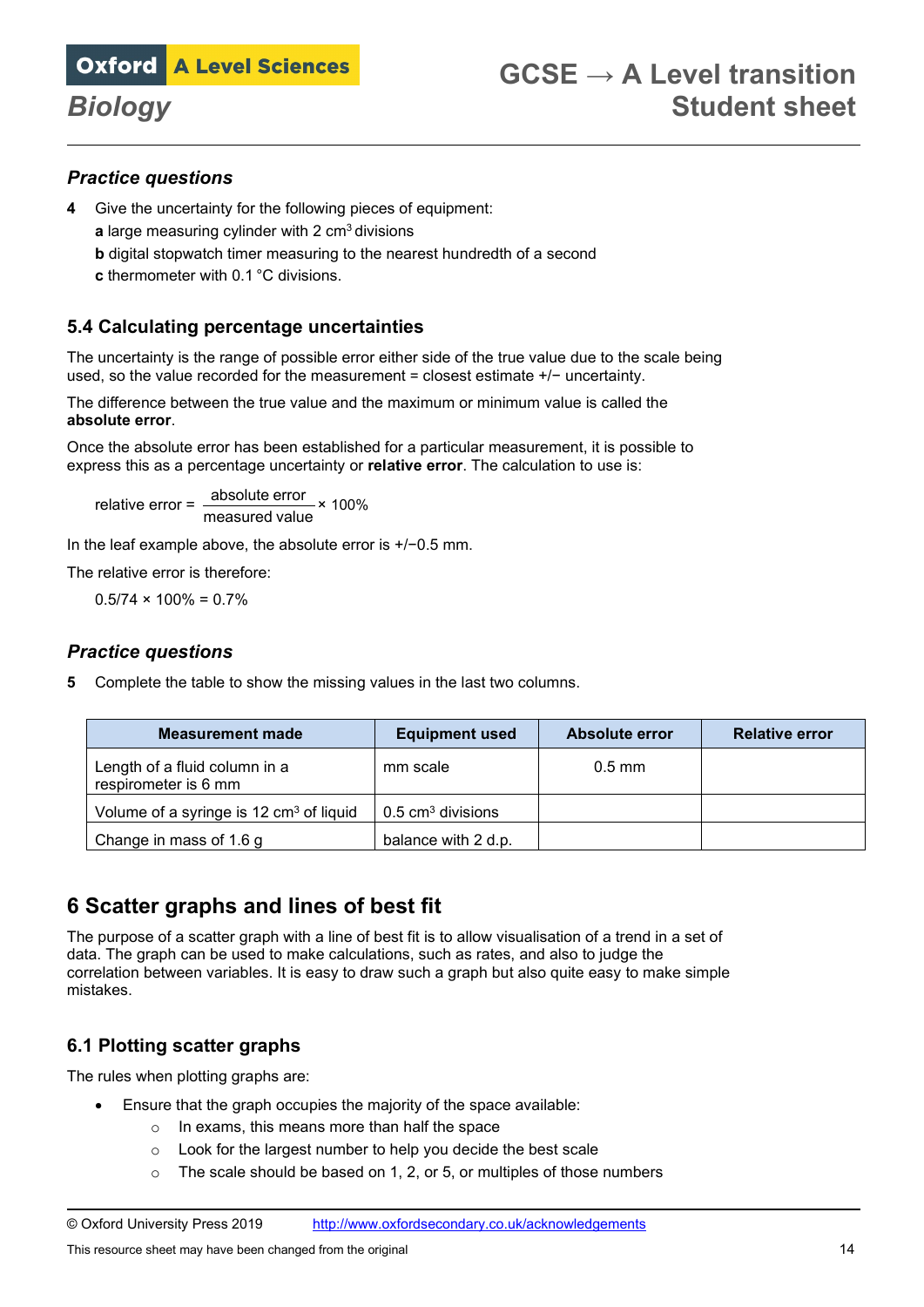- Ensure that the dependent variable that you measured is on the *y*-axis and the independent variable that you varied is on the *x*-axis
- Mark axes using a ruler and divide them clearly and equidistantly (i.e. 10, 20, 30, 40 not 10, 15, 20, 30, 45)
- Ensure that both axes have full titles and units are clearly labelled
- Plot the points accurately using sharp pencil 'x' marks so the exact position of the point is obvious
- Draw a neat best fit line, either a smooth curve or a ruled line. It does not have to pass through all the points. Move the ruler around aiming for:
	- o as many points as possible on the line
	- o the same number of points above and below the line
- If the line starts linear and then curves, be careful not to have a sharp corner where the two lines join. Your curve should be smooth
- Confine your line to the range of the points. Never extrapolate the line beyond the range within which you measured
- Add a clear, concise title.

**Remember:** Take care, use only pencil and check the positions of your points.

#### *Practice questions*

- **1** Use your calculated data in Topic 5.2 question 3 to plot a graph of % mass change against sucrose concentration.
- **2** For each of the tables of data:
	- **a** Plot a scatter graph
	- **b** Draw a line of best fit
	- **c** Describe the correlation

| Turbidity of casein samples at different pH |                                |  |
|---------------------------------------------|--------------------------------|--|
| pH                                          | % transmission<br>(blue light) |  |
| 9.00                                        | 99                             |  |
| 8.00                                        | 99                             |  |
| 6.00                                        | 87                             |  |
| 5.00                                        | 67                             |  |
| 4.75                                        | 26                             |  |
| 4.50                                        | 30                             |  |
| 4.00                                        | 24                             |  |
| 3.75                                        | 43                             |  |
| 3.50                                        | 64                             |  |

| <b>Sodium</b><br>bicarbonate<br>concentration / % | Rate of oxygen<br>production by<br>pondweed / $mm3 s-1$ |
|---------------------------------------------------|---------------------------------------------------------|
| 6.5                                               | 1.6                                                     |
| 5.0                                               | 2.1                                                     |
| 3.5                                               | 1.2                                                     |
| 2.0                                               | 0.8                                                     |
| 1.0                                               | 0.5                                                     |
| 0.5                                               | 0 2                                                     |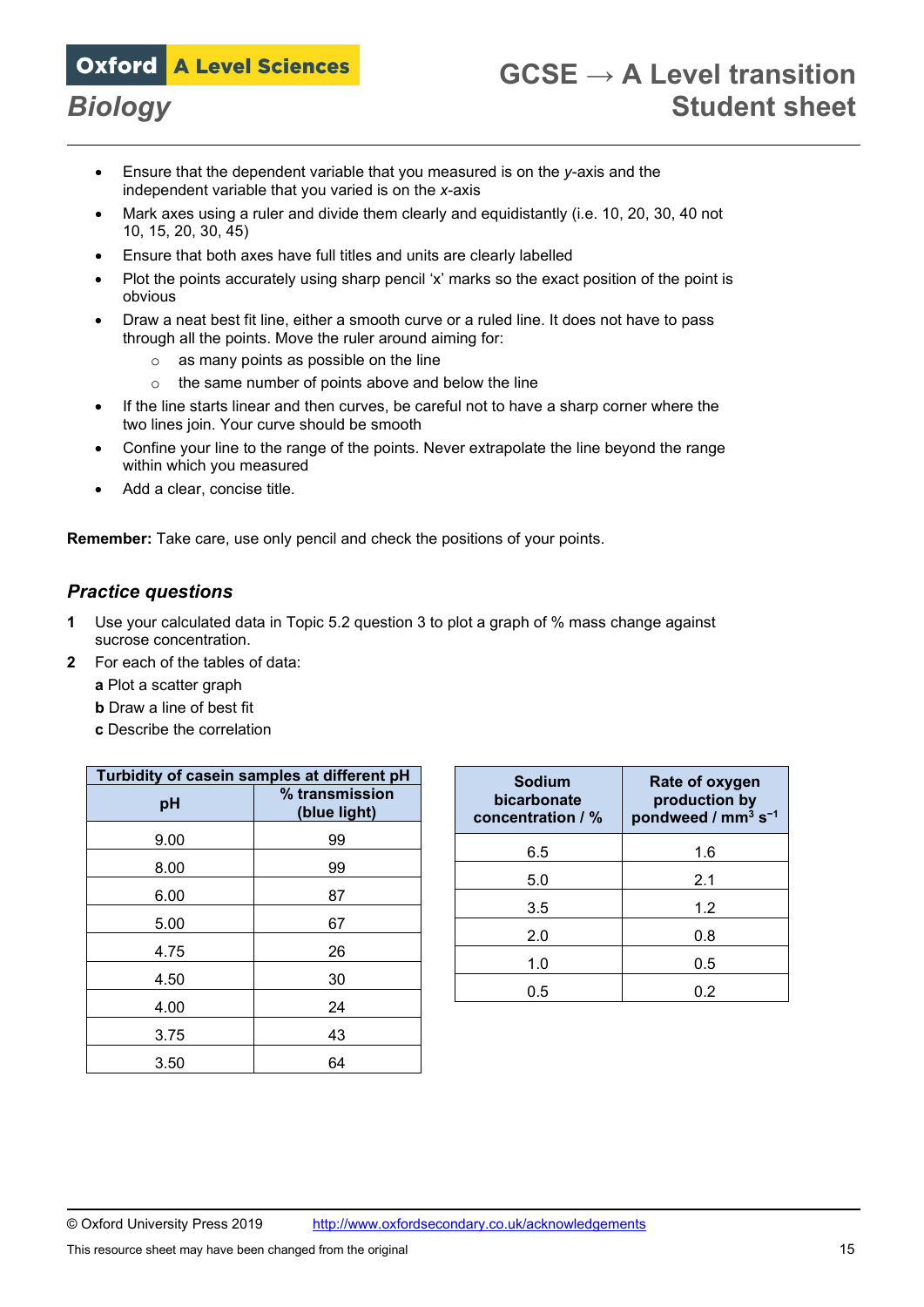

## **Answers to maths skills practice questions**

#### **1 Numbers and units**

- **1 a** 1 kJ = 1000 J, so 4 500 000 J = 4 500 000/1000 kJ = 4500 kJ **b** 1 MJ = 1000 kJ, so 4500 kJ = 4.5 MJ
- **2** 1 m = 109 nm (there are a billion nanometre in a metre)

 $9.0 \times 10^{-8}$  m =  $9.0 \times 10^{-8} \times 10^{9}$  nm =  $9.0 \times 10^{-8}$  nm =  $9.0 \times 10$  nm =  $90$  nm

1.20 × 10<sup>−</sup><sup>7</sup> m = 1.20 × 10<sup>−</sup><sup>7</sup> × 109 nm = 1.20 × 10<sup>−</sup>7 + 9 nm = 1.20 × 100 nm = 120 nm

Range =  $90 \text{ nm}$  to  $120 \text{ nm}$ 

- **3 a** 1011 **b** 1012 **c**  $1000 + 1000 = 2000$ <br>**d**  $100 - 0.01 = 99.99$ <br>**d**  $10^{-3}$  or  $0.001$ **b** 10<sup>-3</sup> or 0.001
- **c**  $10^6$  or  $1\,000\,00$  **d**  $100^2 \div 100 = 100$  or  $10^2$
- **5 a** 4 mm **b** 130 s
- **c** 31 300 µl **d** 0.000 104 mg
- **6 a** 57 µm **b** 8.6 L or 8.6 dm<sup>3</sup>
- **c** 68 s **d** 0.09 mm

# **2 Decimals, standard form, and significant figures**

- **1** 10.0214 cm2 0.0218 cm2 0.03 cm2 0.034 cm<sup>2</sup>
- **2** 12.03 cm 12.901 cm 22 cm 22.003 cm 22.25 cm
- **3 a** 3.06×103 kJ **b** 1.4×105 kg
- **c** 1.8×10−4 m **d** 4×10−6 m
- **4 a** 1×102 **b** 1×104
- **c** 1×10<sup>−</sup><sup>2</sup> **d** 2.1×107
- **5** Give the following as decimals.
	- **a** 1 000 000 **b** 4 700 000 000
	- **c** 1 200 000 000 000 **d** 0.000 796
- **6 a** 7600 g / 7640 g **b** 28 m / 27.5 m
- **c** 4.3 g / 4.33 g **d** 6.0 × 102 m / 5.00 × 102 m
- 7  $1.2 \times 10^4$  g

# **3 Working with formulae**<br>1 M?  $I = 6.6$  mm  $Q = 165$  um

**1** *M*?  $I = 6.6$  mm Change to same units: either both mm or both μm or both m: 165 μm = 0.165 mm *M = I*/*O =* 6.6/0.165 *=* × 40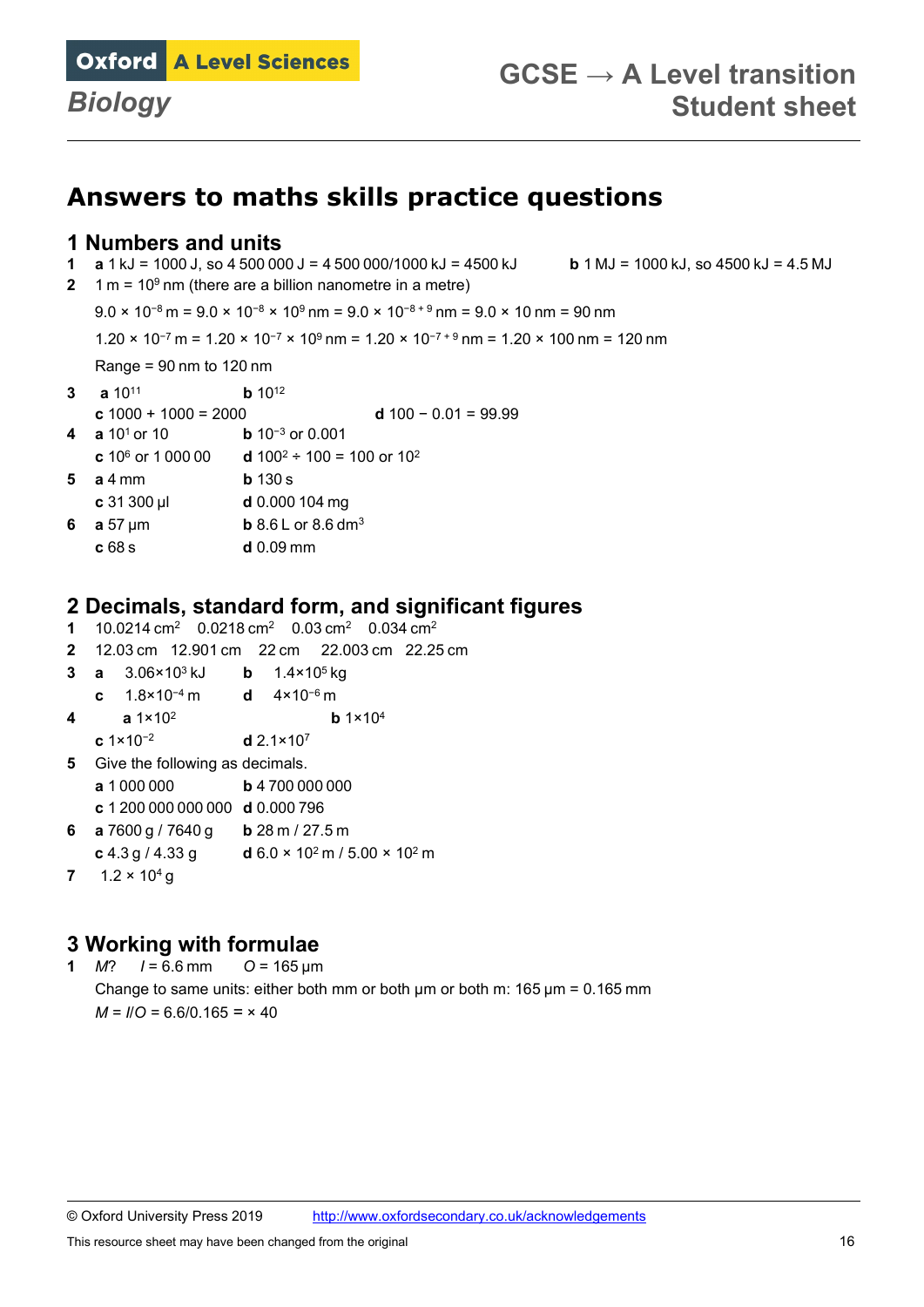- **2** Area =  $0.5 \times 2$  cm  $\times$  9 cm =  $9$  cm<sup>2</sup>
- **3** Area = π r<sup>2</sup> = π × (0.7 μm)<sup>2</sup> = π × (0.7 × 10<sup>-6</sup> m) × (0.7 × 10<sup>-6</sup> m) = 1.5 μm<sup>2</sup>
- **4**  $N_0 = 24$

7 days =  $7 \times 24$  hours = 168 hours

so  $n = 168 \div 20 = 8.4$ 

 $Nt = 24 \times 28.4 = 8107$  cells

**5** N = 96 + 4 + 22 + 3 = 125 animals found

so 
$$
D = 1 - \sum \left(\frac{n}{N}\right)^2
$$
  
\ninner brackets:  $D = 1 - \left(\left(\frac{96}{125}\right)^2 + \left(\frac{4}{125}\right)^2 + \left(\frac{22}{125}\right)^2 + \left(\frac{3}{125}\right)^2\right)$   
\nindices:  $D = 1 - \left(0.768^2 + 0.032^2 + 0.176^2 + 0.024^2\right)$   
\naddition:  $D = 1 - 0.6224 = 0.3776 = 0.38$  (2.d.p)  
\n6  $O = 0.1$  mm  $I = ?$   $M = 50$   $I = M \times O = 50 \times 0.1$  mm = 5 mm  
\nArea = 5.3 cm<sup>2</sup> radius?  $A = \pi r^2$   
\n $f = \sqrt{1.687} = 1.3$  cm  
\n $Or A = \pi r^2$   $r^2 = \frac{A}{\pi}$   $r = \sqrt{\frac{A}{\pi}}$   $r = \sqrt{\frac{5.3}{\pi}} = 1.3$  cm  
\n8  $7.25 \times 10^{-6}$  m (7.25 µm)  
\n $a = \frac{\left(\frac{34}{100}\right) \times 135}{2} = 22.95$ 

**10** cardiac output = stroke volume x heart rate

$$
stroke volume = \frac{2.7}{77} = 0.035 dm3
$$

**11** Substitute in the known values:  $0.84 = \frac{\text{biomass transfer}}{25} \times 100$  $\overline{25}$ 

Rearrange the equation to give: biomass transfer =  $\frac{0.84}{100}$  × 25 = 0.21 kg

### **4 Magnification**

- **1 a** ×120 **b** ×600
- **2** ×26 000
- **3** 0.88 µm

## **5 Percentages and uncertainty**

- **1 a**  $\frac{2240}{3600000} \times 100 = 0.06\%$  **b** 3600000  $\frac{480}{20000}$  × 100 = 0.013%
- **2** 5.88%

© Oxford University Press 2019 <http://www.oxfordsecondary.co.uk/acknowledgements>